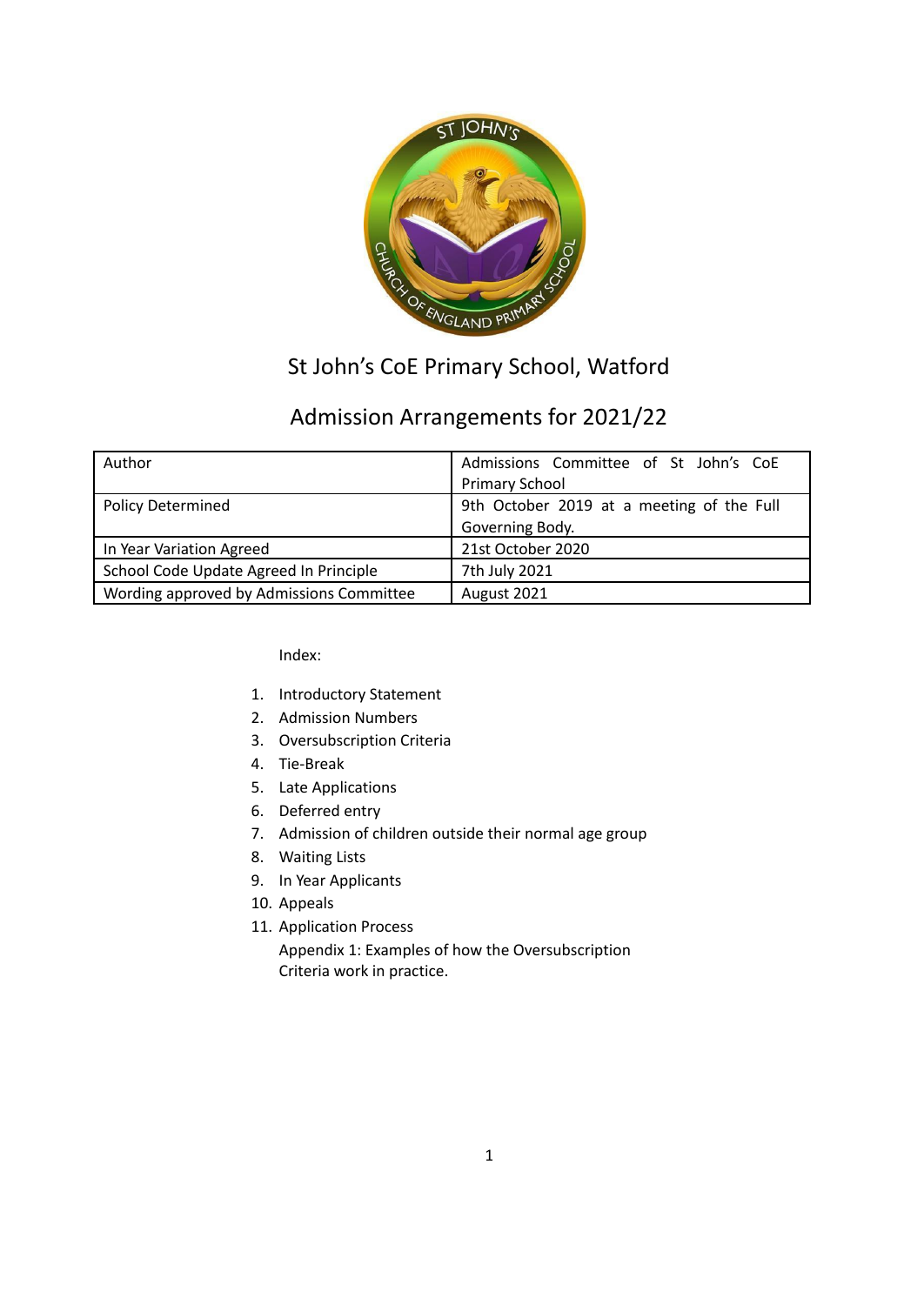# **Admissions Arrangements 2021 for**

# **St John's Church England Primary School, Watford**

#### **Section 1 Introductory Statement**

St John's Church of England Primary School, Watford is a church school that is part of the Diocese of St Albans family of over a hundred schools. The school has a religious designation as a Church of England school.

The focus of the school is to serve the local community in Central Watford. It is a school that welcomes pupils from all families - of Christian faith, or of other faiths, or none. Our admissions policy reflects these aspirations.

St John's Church of England Primary School will provide 420 school places for young people aged 4-11 and the admissions arrangements for the Year Group Reception intake are set out below.

St John's Church of England Primary School is committed to straightforward, open, fair and transparent admissions arrangements. The school will act fully in accordance with the School Admissions Code, the School Admissions Appeals Code and admissions law as they apply to academies.

#### **Section 2 PAN- Published Admissions Number**

St John's Church of England Primary School has an agreed Published Admissions Number of 60 for admission into year Reception.

Pupils with an Education, Health and Care plan (EHCP) naming St John's Church of England Primary School will be admitted as a priority.

If 60 or less than 60 applications are received, all applicants will be admitted.

If more than 60 applications are received, the oversubscription criteria will be applied.

Where the  $60<sup>th</sup>$  child admitted is the first twin or a multiple birth the other twin or siblings will be admitted as an exception to the infant class size rule.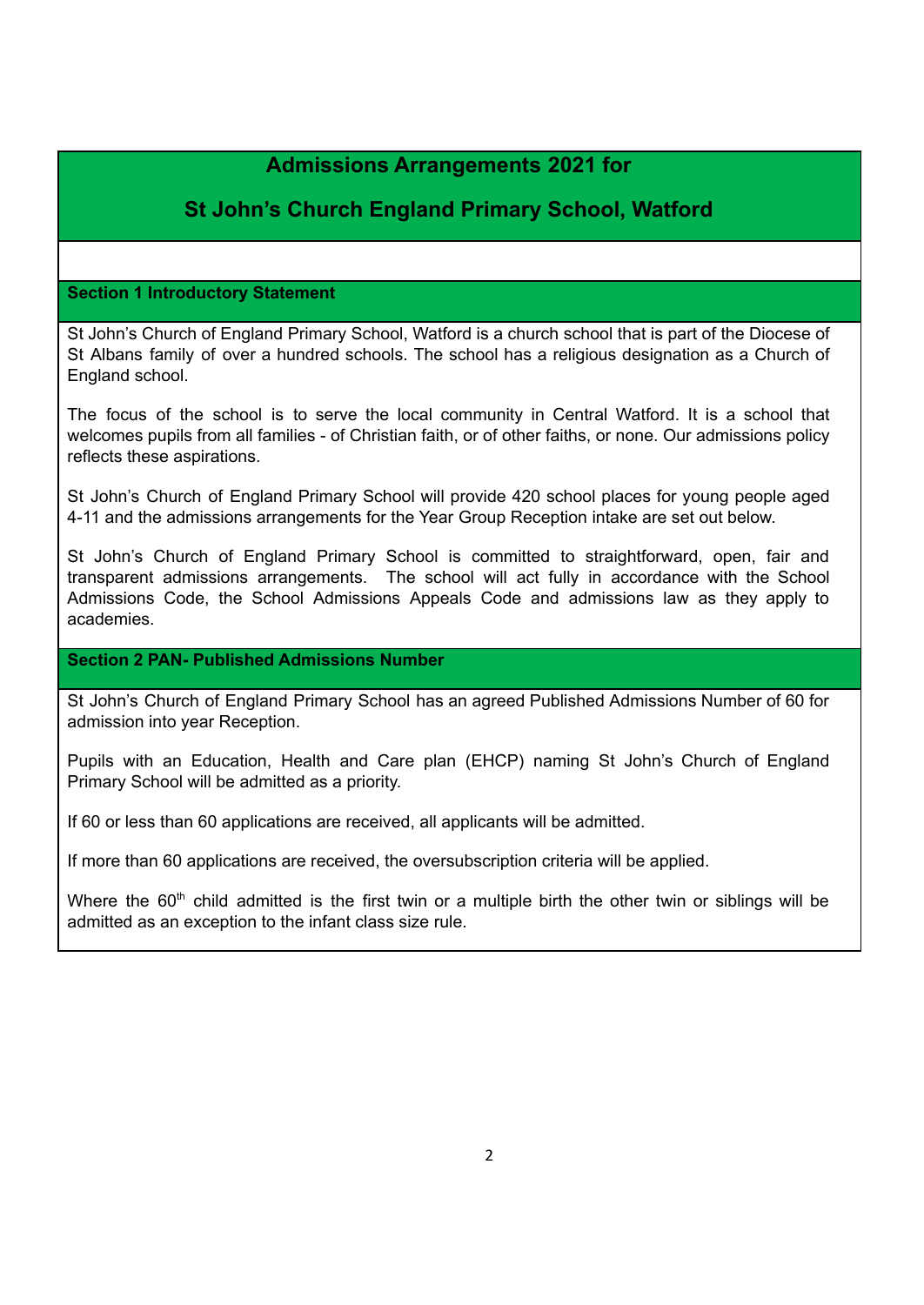#### **Section 3 Oversubscription Criteria**

Following the allocation of places to pupils with or an Education, Health and Care plan (EHCP), naming St John's Church of England Primary School, 50% of the remaining places will be allocated to "Children of the Christian Faith"<sup>1</sup> following the criteria a-e below and the rest will be allocated without reference to faith again following the criteria a-e below. This applies only to the initial allocation of places. It does not apply to the continuing interest process. The continuing interest process will follow the waiting list process as per section 8, with no distinction between Children of the Christian Faith and Community places.

- a. Children looked after and children who were previously looked after, including those who appear (to the admission authority) to have been in state care outside of England, and ceased to be in state care as a result of being adopted or became subject to a child arrangements order1 or a special guardianship order.
- b. Children with a social or medical reason where it can be demonstrated that only this school can meet the needs of the child. Applications under this criterion must be supported by written evidence from a professional such as a doctor or social worker involved in the case. Applications under this criteria are considered by the school's governing body.
- c. Siblings of children who will still be attending the school in the academic year of admission. Siblings include half-siblings, step-siblings, adopted or foster brothers or sisters, living in the same family unit at the time when the child is due to start in the school.
- d. Children with a parent who is a current employee<sup>2</sup> of the school with either 2 years service at the time of the application for admission or who has been employed to fill a vacant post for which there is a demonstrable skill shortage<sup>3</sup>. Parent is defined as a natural parent, legal guardian or resident step-parent with whom the child lives with at the same address for the majority of the time.
- e. Other children, with priority being given to those living closest to the school. This will be the straight line distance from the child's home address to the permanent school site. The same computerised mapping system that Hertfordshire County Council use when

<sup>&</sup>lt;sup>1</sup> Children of the Christian Faith" is defined by regular attendance of worship (at least twice a month for a period of one year prior to the application being submitted) at a Trinitarian Christian church. A Trinitarian church that believes that there is one God, who is Father, Son and Holy Spirit. Attendance of Messy Church is considered worship. This must be evidenced by the completion of the Supplementary Information Form (SIF), counter-signed by the priest/minister. The SIF must be returned directly to the school at the time the application is made and no later than the statutory deadline for on-time applications. In the event that during the period specified for attendance at worship the church has been closed for public worship and has not provided alternative premises for that worship, the requirements of these admissions arrangements in relation to attendance will only apply to the period when the church or alternative premises have been available for public worship

<sup>&</sup>lt;sup>2</sup> Current employee includes all persons employed directly by the school, whether full time or part time and includes both teachers and support staff. For some examples of how this will work in practice, please see Appendix 1 (at the end of this document).

<sup>&</sup>lt;sup>3</sup> For the 2021/22 admissions arrangements we have determined that current skills shortages apply to Teacher posts only.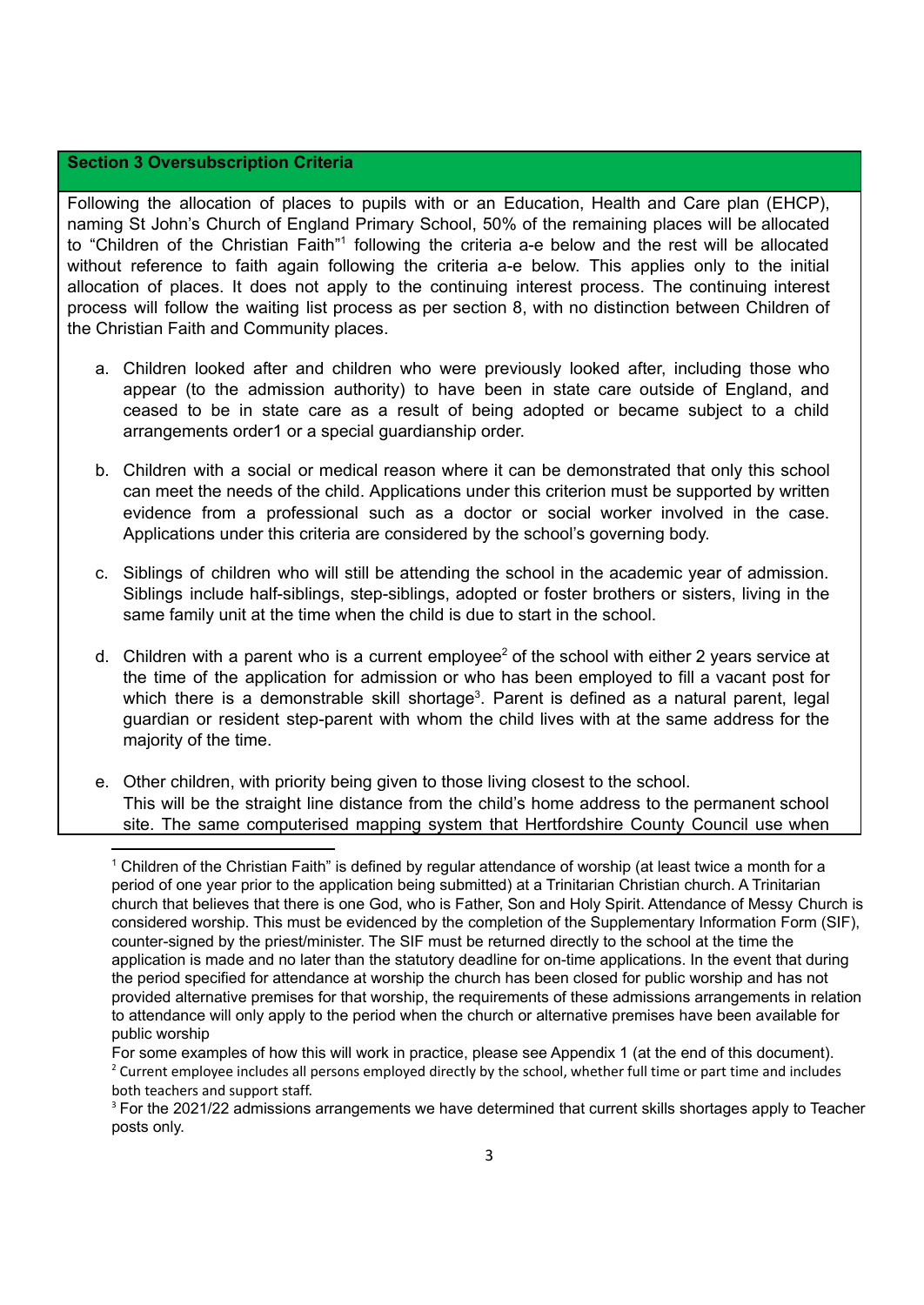calculating distance from home to school for school admissions will be applied.<sup>4</sup> Should the child live at more than one address, their home address will be considered as the address where they spend the majority of the time. If the child lives at two addresses equally, the address of the parent/carer that claims Child Benefit/Child Tax Credit will be considered as the home address. If a family is not in receipt of Child Benefit/Tax Credit, alternative documentation will be requested.

#### **Section 4 Tie-Break**

If more children qualify under a particular rule than there are places available, a tiebreak shall be used by applying the next oversubscription criteria to those children. Where two children with an equal claim on a place at the school, the tie break shall be random allocation. This will be undertaken by someone independent of the school by drawing lots.

#### **Section 5 Late Applications**

All applications received after the closing date as advertised by Hertfordshire County Council (usually the 15<sup>th</sup> January) will be considered to be late applications. Late applicants will be considered after those received on time. If, following consideration of all applicants, the school is oversubscribed, parents may request that their child is placed on the school's waiting list.

#### **Section 6 Deferred entry**

Parents offered a place in reception for their child have a right to defer the date their child is admitted, or to take the place up part-time, until the child reaches compulsory school age or until the final term of the school year, whichever comes first. Children reach compulsory school age on the prescribed day following their 5<sup>th</sup> birthday (or on their fifth birthday if it falls on a prescribed day). The prescribed days are 31 August, 31 December and 31 March.

Summer born children (born between  $1<sup>st</sup>$  April and  $31<sup>st</sup>$  August) – St John's believes that each child is unique. Teaching staff will adjust and differentiate the curriculum to cater for all abilities within a year group and meet the individual needs of each child. If, however, a parent considers it to be in their child's best interests to start school in the term following their fifth birthday when they reach compulsory school age, they can make an application for a Reception place for the September after the child's fifth birthday. Parents should discuss this with the school as soon as possible.

#### **Section 7 Admission of Children Outside their Normal Age Group**

Where a parent wishes their child to start school in a year group outside their normal age range, they may request this and should discuss it with the school as soon as possible (for summer born children, please see section 6).

Parents should provide reasons and since decisions will be made based on available information, parents may wish to provide professionally supported evidence (if such evidence is available) to

<sup>4</sup> Hertfordshire County Council's 'straight line' distance measurement system is used for all home to school measurement. Distances are measured using a computerised mapping system to two decimal places. The measurement is taken from the AddressBase Premium address point of your child's house to the address point of the school. AddressBase Premium data is a nationally recognised method of identifying the location of schools and individual residences.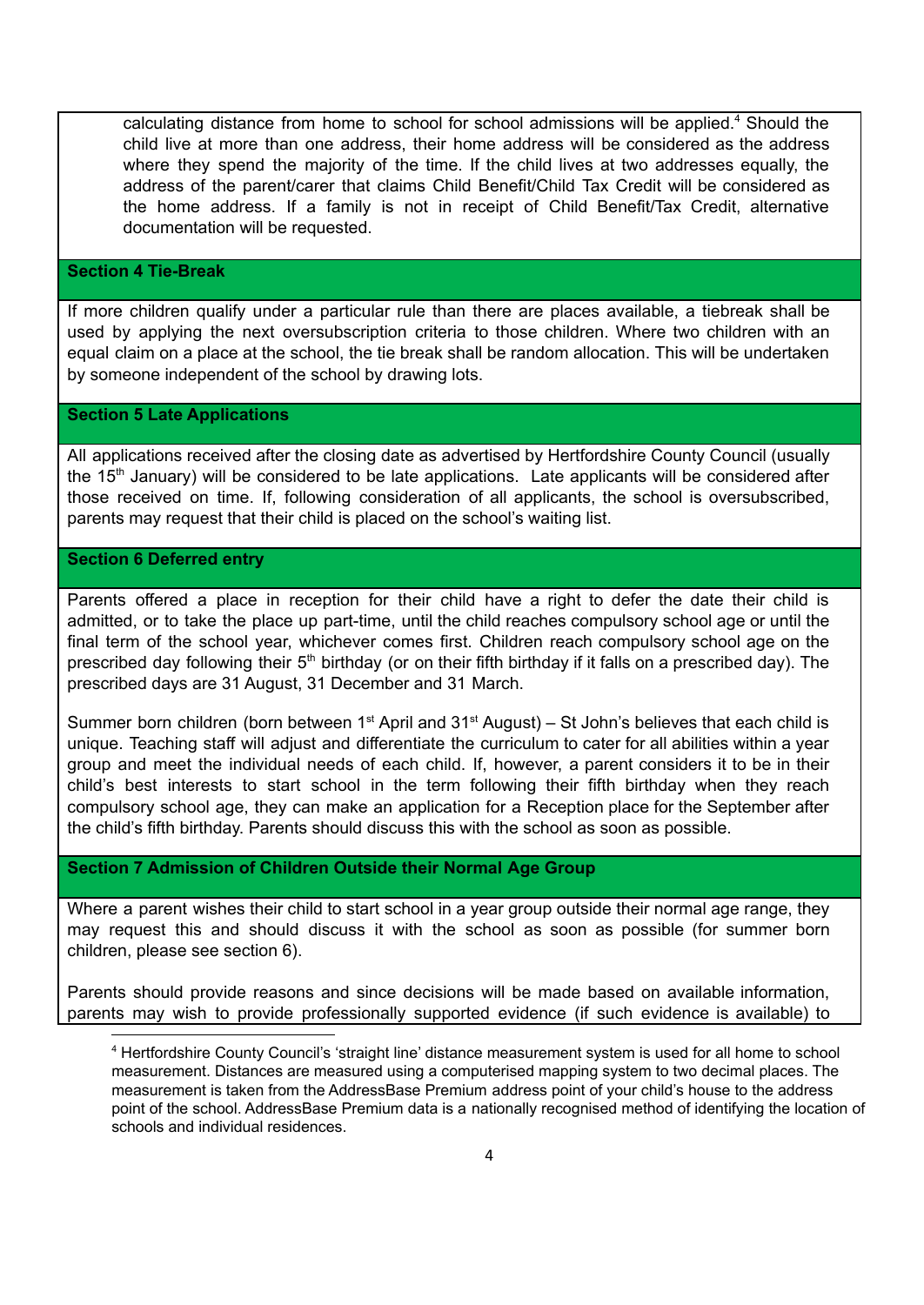explain why their child's needs cannot be met in the chronological year group.

Requests will be considered by the school's Admissions Committee on a case by case basis. Each request and supporting evidence will be carefully considered on its individual merits and the educational, social and developmental reasons will be taken into account to arrive at a decision in the best interests of the child

Applying by the age appropriate deadlines will mean that in the event the request is refused, the child can still be considered for a place in their correct age group, if a place is available.

Where a parent's request is agreed, they must make an application, providing a copy of the decision as part of the application. Please note that the decision to agree the request to make an application outside a child's normal age group does not guarantee that a place will be available.

Parents do not have the right of an appeal against a decision not to accept a request to admit outside of their year group.

#### **Section 8 Waiting Lists**

If the school is oversubscribed, names of all unsuccessful applicants will be placed on a waiting list. Waiting lists will be kept for all year groups within the school. Each list will be kept until the end of the academic year and will operate in accordance with the oversubscription criteria a-e defined in section 3. For the waiting list (including the continuing interest process), no grouping is applied i.e. there is no distinction between Children of the Christian Faith and Community places. The waiting list will be reordered in accordance with the oversubscription criteria whenever anyone is added to or leaves the waiting list.

#### **Section 9 In Year Applications**

An In Year Application is any application for a school place that is received after completion of the normal admission round for a place in Reception, or for a school place in Years 1-6. In Year applications should be made directly to the school. Available places will be allocated in accordance with the oversubscription criteria a-e defined in section 4. If there are no spaces available, applicants can request to be placed on the waiting list (see section 8).

We will co-operate in keeping with the local authority's Fair Access Protocol for children who are hard to place. The school will admit children under the Fair Access Protocol before those on continuing interest and, if necessary, above PAN.

#### **Section 10 Appeals**

If a parent is dissatisfied with the school's decision not to admit their child(ren), they have the right to appeal to an independent appeals panel against that decision. The determination of the panel will be made in accordance with the School Admission Appeals Code and will be binding on all parties.

St John's Church of England Primary School will use the independent appeals service provided by the local authority. Independent Appeals Panels are appointed in accordance with the School Admission Appeals Code.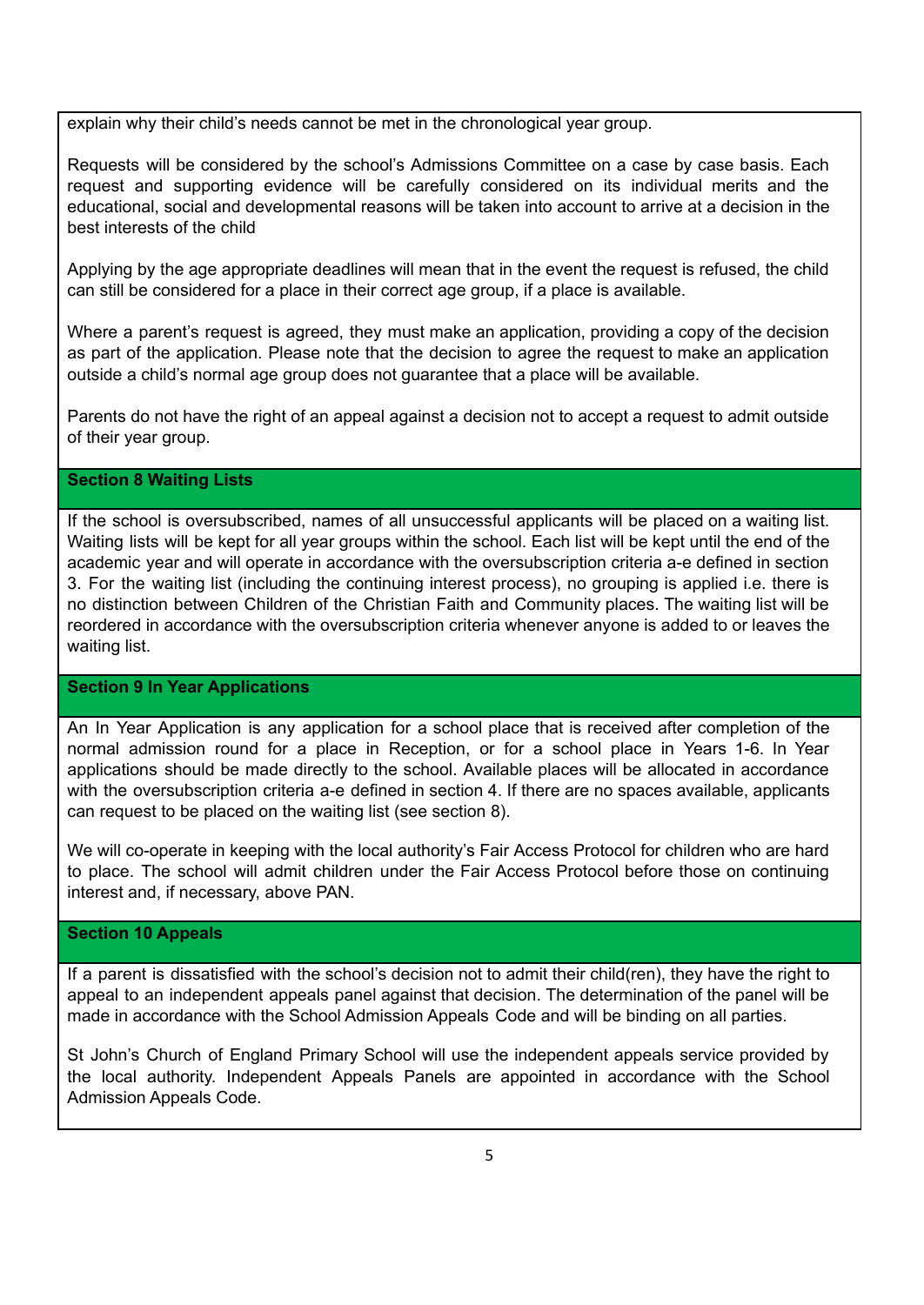Parents wishing to appeal who applied through Hertfordshire's online system should log in to their online application and click on the link "register an appeal". Out of county residents and paper applicants should call the Customer Service Centre on 0300 123 4043 to request their registration details and log into [www.hertfordshire.gov.uk/schoolappeals](http://www.hertfordshire.gov.uk/schoolappeals) and click on the link "log into the appeals system".

For In-year applications, parents should contact the school directly in the first instance.

Appeals should be made, in writing, to the clerk of the appeals panel within 20 school days from the date of notification that the application was unsuccessful.

#### **Section 11 Application Process**

Applications for St John's Church of England Primary School should be made through Hertfordshire County Council's co-ordinated scheme of admissions.

The closing date for admission application forms to be received by the home Local Authority (LA) is 15th January 2021. Hertfordshire families must make an online application to Hertfordshire County Council at [www.hertfordshire.gov.uk/admissions.](http://www.hertfordshire.gov.uk/admissions) Information on completing the online application, the allocation process and key dates is available in the county council's 'Under 11s' admissions booklet also available at [www.hertfordshire.gov.uk/admissions.](http://www.hertfordshire.gov.uk/admissions) A paper form and booklet is available (call 0300 123 4043) for those without internet access.

Should the school receive more applications than places, it will be necessary to apply the oversubscription criteria as detailed in section 3.

If you would like your child to be considered under the "Children of the Christian Faith" category, you will need to complete the school's Supplementary Information Form (SIF), have it counter-signed by your minister/priest and submit this direct to the school at the same time that you submit your application to HCC and before the deadline of 15th January 2021.

SIF's will be available through the school's website, HCC's website, or can be obtained by contacting the school office. Failure to submit a counter-signed SIF will mean that you cannot be considered under the "Children of the Christian Faith" category (although your application will still be considered in relation to those places allocated without reference to faith).

National Allocations day is 16th April 2021.

Inaccurate or false information made on the application could result in the place being withdrawn.